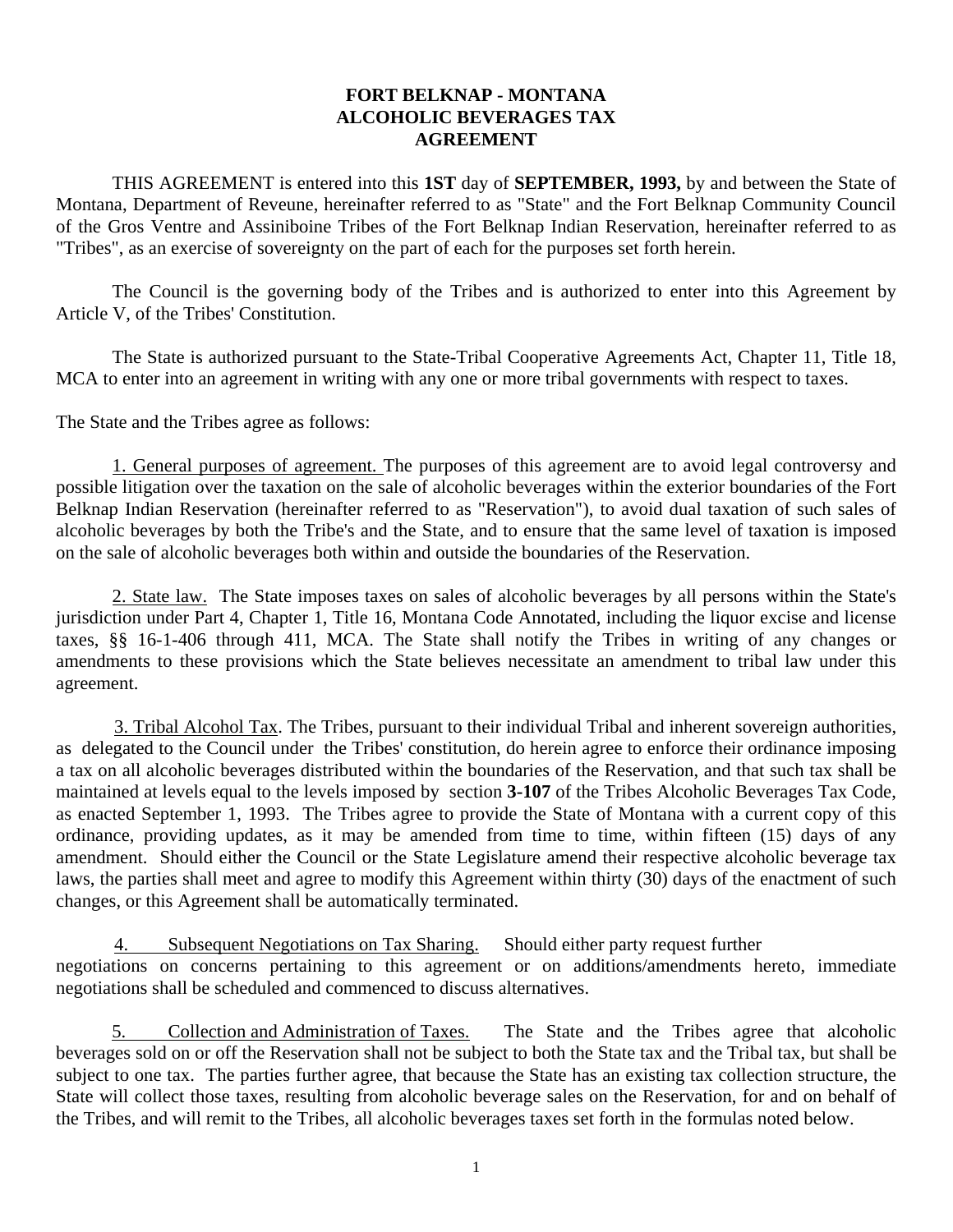(a) The total amount of remittance distributed to the Tribes shall be the total taxes collected on liquor and beer and wine consumed on the Reservation by tribal members living on the reservation. The amount so consumed will be determined by multiplying the number of enrolled tribal members living on the Reservation as determined by the Bureau of Indian Affairs, Billings Office, by the tax distributed to the state general fund on the per capita consumption per quarter of liquor and beer and wine in Montana as determined by the State for the preceding fiscal year. The first fiscal year population is 2837 and each year thereafter shall be determined using the current year B.I.A. number determined in the spring of the calendar year. However, if the B.I.A. number changes more that five (5%) per cent between years, the maximum number change from the prior year shall not increase or decrease more than five (5%) per cent.

 (b) The State shall distribute the moneys due to the Tribes under this Agreement no later than sixty (60) days from the end of each calendar quarter. The State will include with each distribution a statement showing how the distribution was determined for that quarter.

(c) Distributions will start within sixty (60) days from the end of the first whole calendar quarter after the effective date of this Agreement and continue until the expiration or the termination of this Agreement as provided in Paragraph 5 or required by law. For the purposes of this Agreement a calendar quarter begins on January 1, April 1, July 1 or October I of each year.

(d) The amount payable to the Tribes shall be in the form of a warrant issued by the State of Montana payable to the Tribes and sent to the Chairman of the Tribes.

6. Term. This Agreement shall be for a term of ten (10) years, subject to the renewal provision below, unless terminated in writing by either party upon not less than thirty (30) days written notice to the other. In the event of termination by the State prior to the end of the term, the State shall be obligated to remit the full amount payable to the Tribes provided for in this Agreement for that period of time up to and including the effective date of termination. This obligation of the State shall survive any termination of this Agreement.

7. Audits. Either party may examine or audit the records of the other party to determine the accuracy of the statements or representations called for in this Agreement. The parties may require independent audits at their own expense. The right of examination or audit shall exist during the term of the Agreement and for a period one year after the date of any termination or expiration of this Agreement. The parties agree to maintain the confidentiality of any confidential information obtained from the other party.

8. Effective date. Subject to the public hearing requirements of state law, this Agreement shall be effective on the 1st day of July, 1993, or the first day of the whole calendar quarter following the initial effective date of the tribal ordinance referenced under Paragraph 3, whichever shall last occur.

9. Amendments, renegotiation and renewal.

(a) This Agreement may be amended only by written instrument signed by both parties.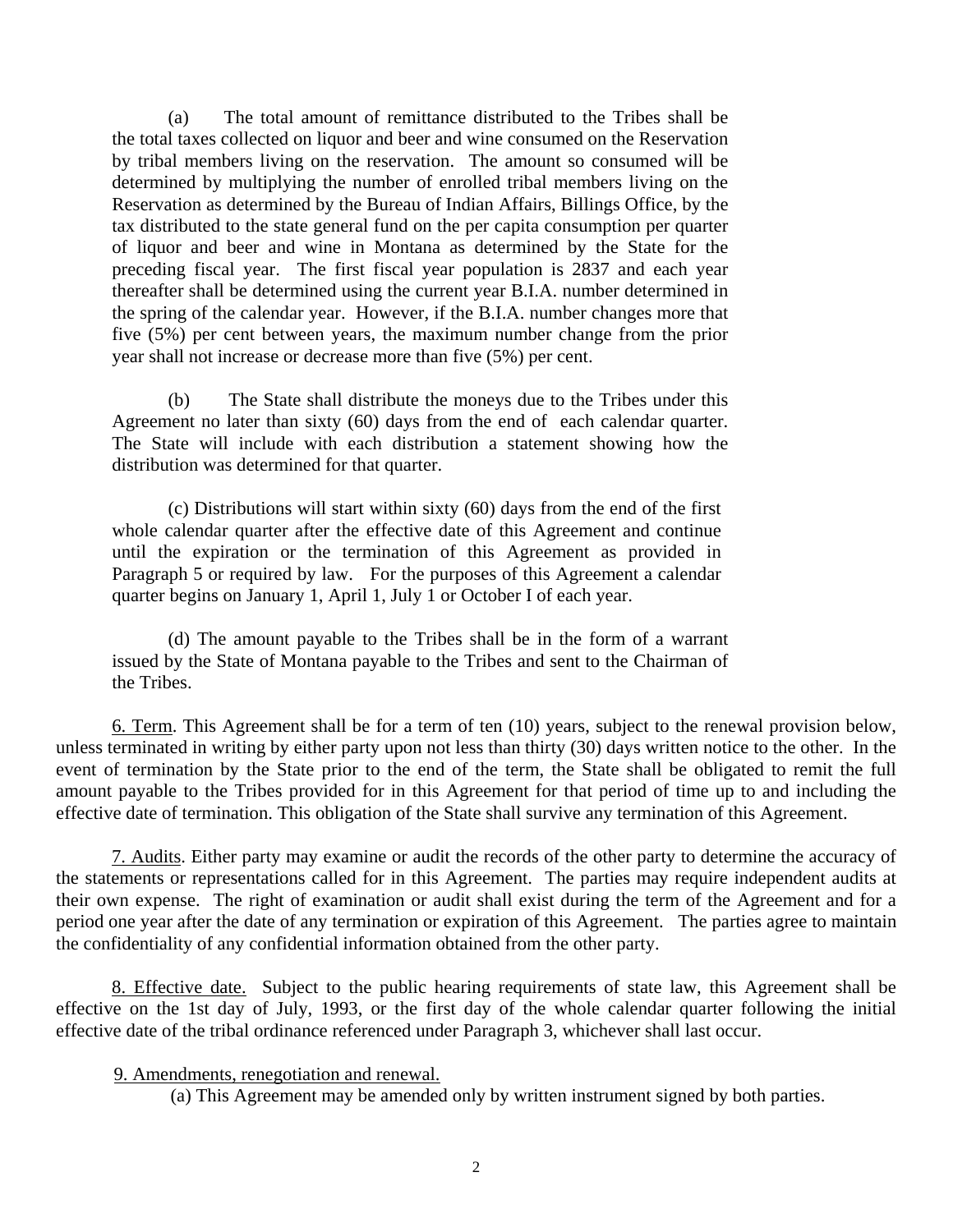(b) Six months prior to expiration of the initial ten (10) year term provided in paragraph 5 of this Agreement the parties shall meet and negotiate in good faith a renewal of the Agreement.

10. Reservation of rights and negative declaration. The State and Tribes have entered into this Agreement in part of resolve a legal dispute and avoid litigation on future collection of alcohol taxes on the Fort Belknap Indian Reservation. The parties agree that be entering into this Agreement, neither the State nor the Tribe shall be deemed to have waived any rights, arguments or defenses available in litigation on any subject. This Agreement is specifically not intended to reflect or be viewed as reflecting in this or any context either party's position with respect to the jurisdictional authority of the other.

Nothing in this Agreement or in any conduct undertaken pursuant thereto shall be deemed or advocated by the parties as enlarging or diminishing the jurisdictional authority of either party. During the term of this Agreement, it is the intent of each party to delegate certain responsibilities and to engage in specific conduct necessary to implement and effectuate part 5 of this Agreement. This Agreement, conduct pursuant thereto or conduct in the negotiation or renegotiation of this Agreement shall not be offered as evidence, otherwise referred to in any present or future litigation, or used in any way to further either party's equitable or legal position in any litigation. By entering into this Agreement, neither the State nor the Tribes are forfeiting any legal rights to apply their respective taxes except as specifically set forth in this Agreement. This Agreement does not apply to any state tax collected other than the tax on liquor and beer and wine as provided in §§ 16-1- 401 through 411, MCA, 1991. It does not apply to any other taxes or fees of any nature collected by the State.

11. Notices. All notices and other communications required to be given under this Agreement by the Tribes and the State shall be deemed to have been duly given when delivered in person or posted by United State certified mail, return receipt requested, with postage prepaid, addressed as follows:

(i) If to the Tribes:

 President, Fort Belknap Community Council R.R. #1, Box 66 Harlem, Montana 59526

(ii) If to the State:

 Director of Revenue Mitchell Building Helena, Montana 59620

 Attorney General of the State of Montana 215 North Sanders Helena, MT. 59601

Notice shall be considered given on the date of mailing.

DATED this 1<sup>st</sup> day of September, 1993.